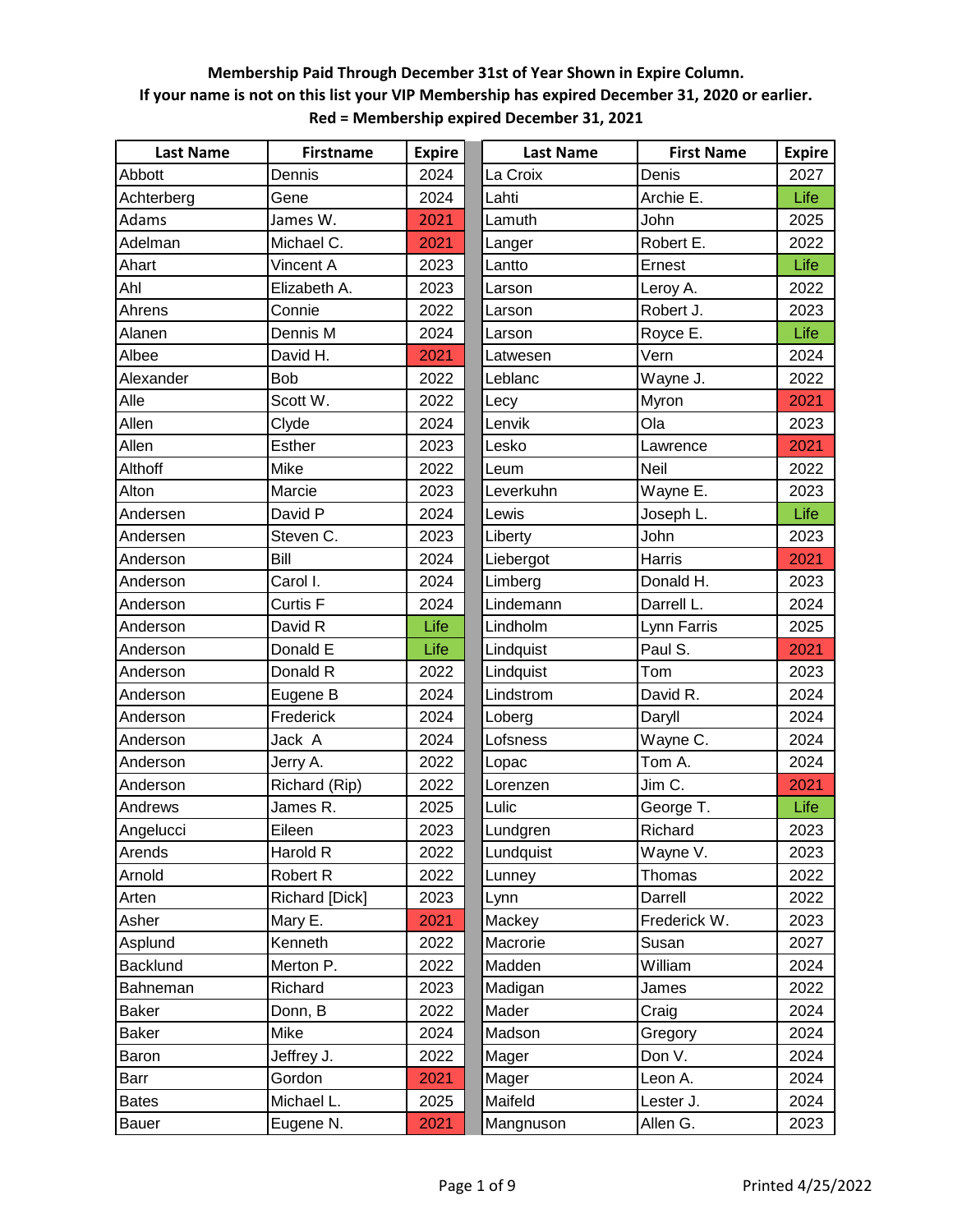| <b>Last Name</b> | <b>Firstname</b> | <b>Expire</b> | <b>Last Name</b> | <b>First Name</b> | <b>Expire</b> |
|------------------|------------------|---------------|------------------|-------------------|---------------|
| Bauer            | Michael          | 2021          | Manning          | Ben               | 2024          |
| <b>Bayless</b>   | Thomas J.        | 2023          | Manship          | Robert C.         | 2024          |
| <b>Beatty</b>    | Kathryn A        | 2022          | Mark             | Roger             | 2023          |
| <b>Beck</b>      | Virgil           | Life          | Marth            | William "Don"     | 2022          |
| Behnke           | Keith & Sue      | 2024          | Martin           | Richard J.        | 2024          |
| <b>Bennett</b>   | Craig            | 2023          | Matzek           | Robert            | 2022          |
| Bennett          | Donald B.        | 2021          | Maus             | Dale R.           | 2023          |
| Bennett          | <b>Steve</b>     | 2022          | Mc Carthy        | Tom               | 2021          |
| Benson           | Lowell A.        | 2023          | Mc Donald        | <b>Bob</b>        | 2021          |
| Benson           | <b>Nick</b>      | 2021          | Mc Donnell       | Patrick           | 2021          |
| Bentrup          | Thomas           | 2021          | Mc Guire         | James             | Life          |
| Berg             | Arnold E.        | Life          | Mc Nally         | Brian P.          | 2026          |
| Bergen           | William L.       | 2022          | <b>McGill</b>    | Orrin M.          | 2021          |
| Berget           | Charles N.       | 2024          | Mease            | Dale H.           | 2024          |
| Berggren         | <b>Brian</b>     | 2022          | Meier            | Howard L.         | Life          |
| Bergquist        | Jack R.          | 2024          | Meredith         | Lynn M.           | 2026          |
| Bergstrom        | Joan, H          | 2024          | Mesojedec        | Joe               | 2022          |
| Bernauer         | Jerry            | 2024          | Metzger          | John W.           | Life          |
| Bertram          | <b>Bernard J</b> | 2023          | Metzger          | Ross              | Life          |
| <b>Bias</b>      | Jeanette         | 2022          | <b>Meuleners</b> | Frances L.        | Life          |
| <b>Bidon</b>     | Carole, S        | 2022          | Meyer            | David H.          | 2023          |
| <b>Blattie</b>   | Donald W.        | Life          | Meyer            | Don               | 2024          |
| Bloomquist       | Albert W.        | 2024          | Meyer            | George H.         | 2024          |
| <b>Bock</b>      | Pete L.          | 2024          | Mier             | Richard           | 2022          |
| <b>Boecher</b>   | Carl P.          | 2024          | Mikulak          | Roger             | 2024          |
| <b>Bohne</b>     | David A.         | 2022          | Miller           | Greg E.           | 2024          |
| Bolin            | Stanley P.       | 2024          | Miller           | Regan             | 2026          |
| <b>Bolton</b>    | Larry D          | 2023          | Miller           | Robert A.         | 2022          |
| <b>Bond</b>      | Louis E. "Lou"   | 2021          | Moe              | Delores           | 2023          |
| Booher           | John             | 2023          | Moe              | Dennis M.         | 2024          |
| <b>Borden</b>    | Richard          | 2021          | Moen             | Dean              | 2023          |
| Bougie           | James P.         | 2024          | Monson           | <b>IvaNell</b>    | Life          |
| <b>Bowe</b>      | <b>Richard R</b> | 2021          | Moren            | Stanley J.        | 2025          |
| <b>Bower</b>     | Edwin H          | 2025          | Moriarty         | Jackie            | 2024          |
| Brandenburg      | Roy C.           | 2024          | Morrison         | Kenneth F.        | 2022          |
| <b>Branning</b>  | Will             | 2022          | <b>Mullins</b>   | Richard           | 2024          |
| <b>Bratsch</b>   | James D.         | 2022          | Munsch           | David E.          | 2025          |
| <b>Brennan</b>   | John E.          | 2022          | Murphy           | Joseph A.         | 2022          |
| <b>Brescia</b>   | Anthony D.       | Life          | Murphy           | Robert E. "Bob"   | 2021          |
| Brevig           | Andrew           | Life          | <b>Myers</b>     | Jay P.            | 2024          |
| Bro              | Robert F         | 2021          | <b>Myhre</b>     | Keith             | 2023          |
| <b>Brown</b>     | Marvin D.        | 2022          | Myller           | Robert            | 2022          |
| <b>Brun</b>      | Maynard          | Life          | Naaktgeboren     | Donald            | 2024          |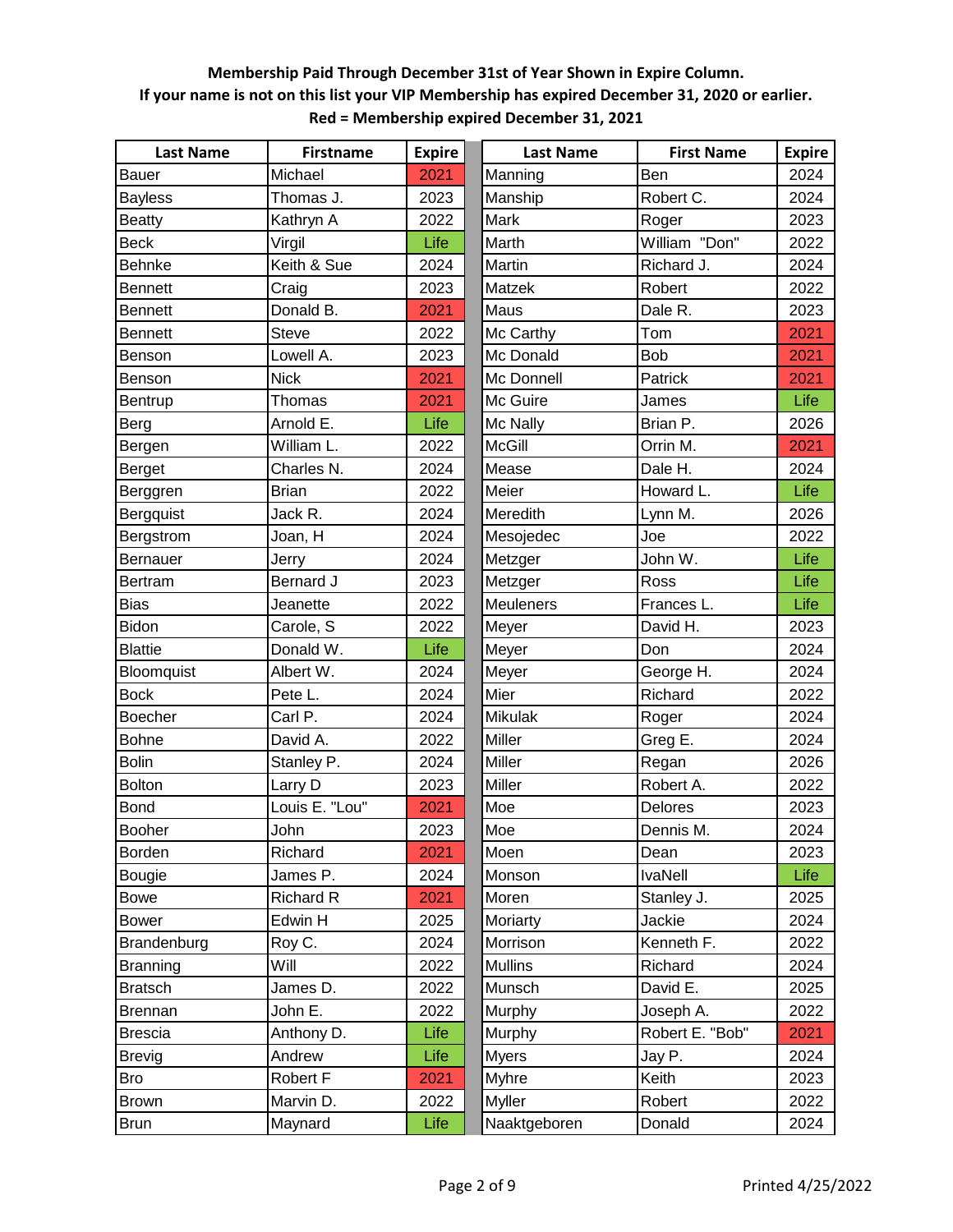| <b>Last Name</b> | <b>Firstname</b> | <b>Expire</b> | <b>Last Name</b> | <b>First Name</b> | <b>Expire</b> |
|------------------|------------------|---------------|------------------|-------------------|---------------|
| <b>Buck</b>      | Jeanette         | Life          | <b>Nally</b>     | Lowell L.         | 2023          |
| <b>Budd</b>      | Chuck H.         | 2022          | Neese            | Jerry & Jeannine  | Life          |
| <b>Buendiger</b> | David A.         | 2021          | Nelson           | Gerald D.         | Life          |
| <b>Bukovich</b>  | Mike             | 2024          | Nelson           | Greg              | 2021          |
| <b>Burns</b>     | Thomas           | 2024          | Nelson           | Emogene           | 2022          |
| <b>Buss</b>      | <b>Barney B</b>  | Life          | Nelson           | James W.          | 2023          |
| <b>Busse</b>     | Sandra           | 2022          | Nelson           | Kathy L.          | 2022          |
| <b>Buth</b>      | Robert D.        | 2024          | Nelson           | Kathy Wroolie     | 2022          |
| <b>Byrne</b>     | John M.          | 2023          | Nelson           | Kenneth J.        | 2024          |
| Caauwe           | Robert           | 2022          | Nelson           | Kenneth W.        | 2022          |
| Cady             | James K.         | 2022          | Nelson           | Leslie            | 2023          |
| Calvesio         | Ray V.           | 2022          | Nelson           | Robert J.         | 2024          |
| Cappiello        | Salvatore        | 2021          | Nelson           | William [Curt]    | Life          |
| Carlson          | Daniel R.        | 2024          | Neudahl          | Craig R.          | 2025          |
| Carlson          | Richard D        | 2024          | Neuman           | <b>Kirk</b>       | 2021          |
| Carlson          | Theodore         | Life          | <b>Neutz</b>     | Mark              | 2021          |
| Carlton          | Paul             | 2024          | <b>Newell</b>    | Dean              | 2021          |
| Carrigan         | Sue              | 2022          | Newman           | Bryan K.          | 2024          |
| Carrington       | Karen            | 2023          | Ney              | <b>Dick</b>       | 2022          |
| Carter           | Dave             | 2022          | Nichols          | Jeremy S.         | 2024          |
| Carter           | Virginia         | 2022          | Nicholls         | Ronald L.         | 2024          |
| Casey            | Gregory D        | 2022          | Nickell          | Jerry             | 2022          |
| Cervosky         | John             | 2021          | Niska            | Howard M.         | 2021          |
| Charlton         | Arthur J.        | 2024          | Nissen           | Howard            | 2024          |
| Chenery          | <b>Dick</b>      | 2021          | Nitti            | Janice            | 2024          |
| Chrastil         | Jay D.           | 2021          | <b>Niziolek</b>  | Ronald            | 2022          |
| Christy          | David D.         | 2025          | Niznik           | Mark E.           | 2024          |
| Cich             | Ethel            | 2024          | Nolen            | Elmer O.          | 2022          |
| Ciminski         | Joan             | Life          | Norman           | Daniel L.         | 2022          |
| Clem             | Bryan M.         | 2021          | Nosbusch         | Kirk L.           | 2024          |
| Cocchiarella     | Laverle          | 2022          | Novotny          | John J.           | 2024          |
| Collins          | Robert J.Jr      | 2022          | Nowak            | Darrel            | 2023          |
| Conley           | Jeri, R          | 2024          | <b>Noyes</b>     | Dave M.           | 2024          |
| Conrad           | Rita D.          | 2022          | Nutter           | Michael, J        | 2022          |
| Corbett          | Patrick R.       | 2023          | Nyflot           | David C.          | 2022          |
| Corbett          | Richard C.       | 2026          | O'Boyle          | Patrick           | 2023          |
| Corbin           | Patrick          | 2022          | O'Connor         | <b>Beverly</b>    | Life          |
| Corwin           | Judy L.          | 2022          | Odegard          | Eugene A.         | 2021          |
| Cote             | Clarice G        | 2023          | Olijinek         | Gail              | 2024          |
| Courneya         | Arlene V.        | 2022          | Olson            | Floyd E.          | 2021          |
| Crandall         | Elwin F.         | 2024          | Olson            | Harvey D.         | 2023          |
| Criswell         | Peter B.         | 2024          | Olson            | Helen M.          | 2024          |
| Cronin           | Patrick          | 2024          | Olson            | Kenneth           | 2022          |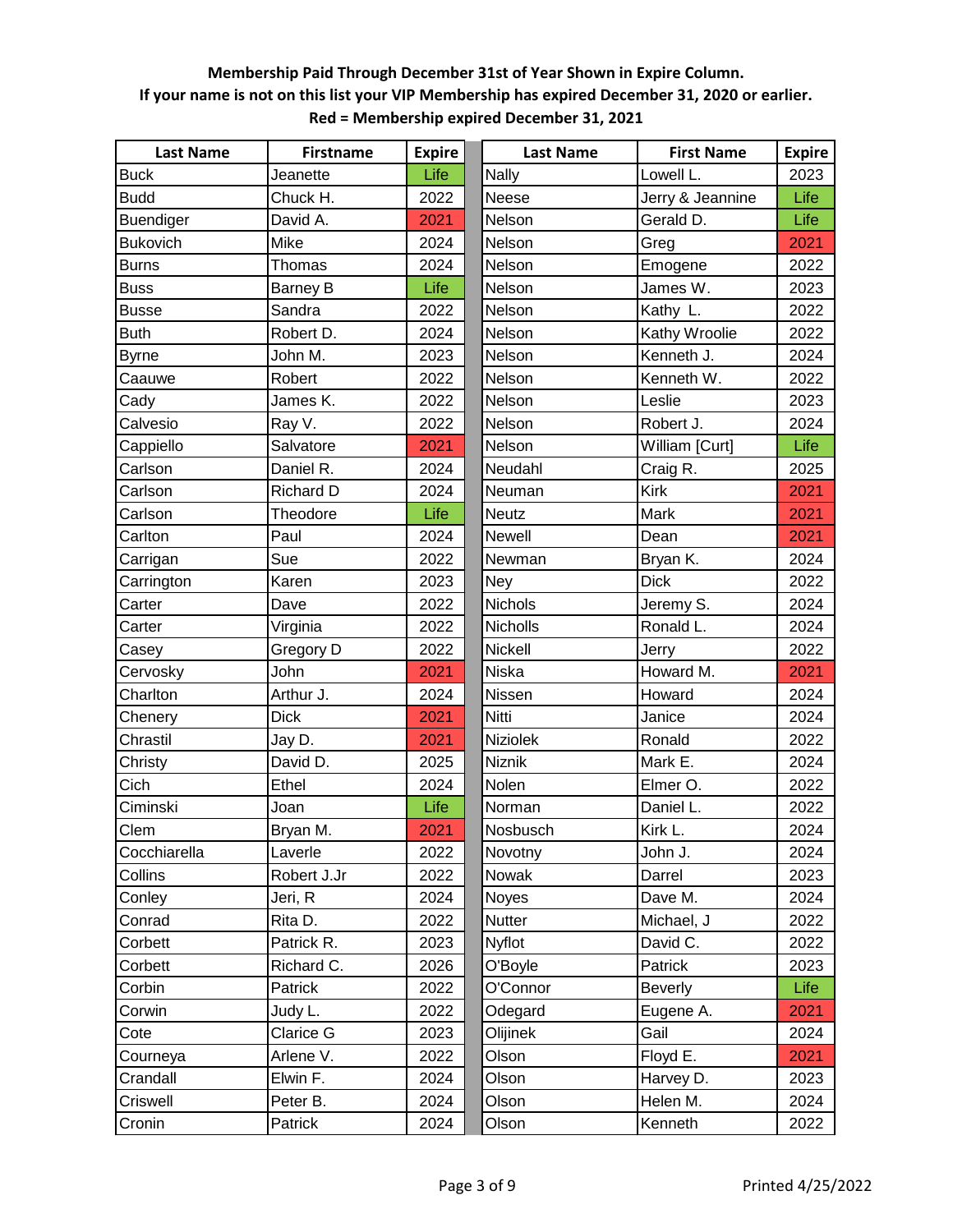| <b>Last Name</b>  | <b>Firstname</b> | <b>Expire</b> | <b>Last Name</b> | <b>First Name</b> | <b>Expire</b> |
|-------------------|------------------|---------------|------------------|-------------------|---------------|
| Crook             | Keith L.         | 2024          | Olson            | Kristine M.       | 2021          |
| Crosby            | Clinton D.       | 2023          | Olson            | Lyle              | 2021          |
| Cross             | David E.         | 2024          | Olson            | Ron A.            | 2022          |
| Crow              | Alan             | 2024          | Oredson          | Robert D.         | Life          |
| Currie            | Tom              | 2024          | Osborn           | Clifton G.        | 2023          |
| Dagon             | John P.          | 2027          | Overocker        | James L.          | 2023          |
| Dahl              | Douglas H (Doug) | 2021          | Owen             | Arthur E.         | 2024          |
| Dalager           | Ken B.           | 2024          | Owen             | Mark              | 2022          |
| Danko             | Joseph           | 2022          | Oxley            | Greg T            | 2023          |
| Danneker          | Don              | 2022          | Ozahowski        | Sandy             | 2023          |
| Davidson          | Tom H.           | 2021          | Pagac            | Robert A.         | 2022          |
| Davis             | James R.         | 2023          | Palmquist        | Terry B.          | 2024          |
| De Penning        | James L.         | 2024          | Pannkuk          | Arlo R.           | 2022          |
| De Ward           | Robert C.        | 2024          | Pantsari         | Larry J.          | 2024          |
| De Well           | Roger L.         | 2021          | Parker           | Jeff D.           | 2023          |
| <b>Debelak</b>    | Larry F.         | 2024          | Pastre           | John D.           | 2021          |
| Demeranville      | Mark I.          | 2022          | Pataki           | Michael A.        | 2024          |
| <b>DeMers</b>     | Jame L.          | 2024          | Paton            | Sheryl L.         | 2021          |
| Demos             | Peter            | 2021          | Patterson        | Robert E.         | 2024          |
| Denzer            | Darlene          | 2023          | Paul             | James             | 2023          |
| Deodhar           | Anil N.          | 2023          | Paulinski        | Dennis W.         | 2022          |
| Desubijana        | Joseba M.        | 2022          | Pavlish          | Judy              | 2024          |
| Devine            | Judy K.          | 2022          | Peacock          | Harry             | 2024          |
| <b>Devlaminck</b> | Ghislain A.      | 2024          | Pearson          | Darlene           | 2023          |
| Dickson           | Paul R.          | 2026          | Peirson          | Paul L.           | 2021          |
| Diegnau           | Ronald A.        | 2022          | Peterson         | Charles C.        | 2022          |
| Dischinger        | Joseph P.        | 2021          | Peterson         | Eugene            | 2021          |
| Doherty           | Dana G.          | Life          | Peterson         | Robert E.         | 2024          |
| Donaldson         | Henry S.         | 2022          | Peterson         | Walter W.         | 2024          |
| Dotzler           | Hank             | 2022          | Petschauer       | Richard J.        | 2022          |
| Douglass          | Allan C.         | 2022          | Petschauer       | Thomas W.         | 2024          |
| <b>Drabek</b>     | James L.         | 2022          | Phelps           | Dale              | 2022          |
| Drake             | Denny M          | 2022          | Phelps           | Robert E.         | 2023          |
| Drenth            | Judy W           | 2024          | <b>Phillips</b>  | Michael J.        | 2024          |
| Dubrall           | Jerry            | 2021          | Piehl            | Michele           | 2024          |
| Duchesneau        | Marie            | 2022          | Pierson          | Laurence          | 2021          |
| Duncan            | David            | 2022          | Pinsonneault     | Wayne N.          | 2022          |
| Dunlap            | Claire           | 2022          | Pittenger        | Jack              | 2021          |
| Dupaul            | Donald           | 2022          | Plait            | Diane             | 2022          |
| Durand            | David E.         | Life          | Plait            | Mark              | 2023          |
| Dzek              | Raymond          | 2024          | Plasek           | James             | 2024          |
| Dzieweczynski     | David            | Life          | Poblete          | William R.        | 2022          |
| Ecklund           | Clifford O.      | 2021          | Pogemiller       | Tom               | 2024          |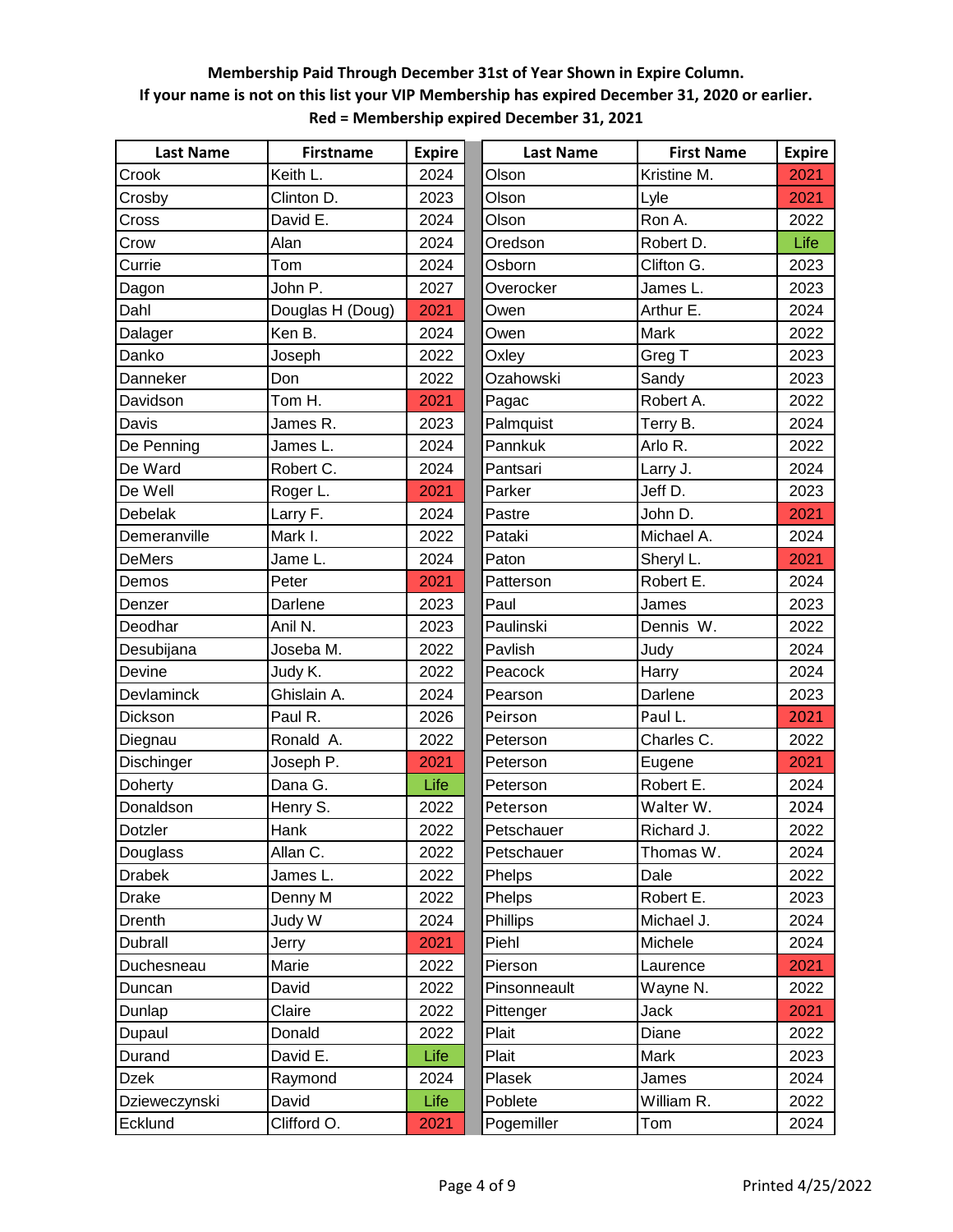| <b>Last Name</b> | <b>Firstname</b> | <b>Expire</b> | <b>Last Name</b> | <b>First Name</b>  | <b>Expire</b> |
|------------------|------------------|---------------|------------------|--------------------|---------------|
| Edwins           | Al               | 2023          | Pollack          | John E.            | Life          |
| Ellerman         | Thomas           | 2022          | Powell           | Alan (B. Bell ret) | 2024          |
| Engelking        | Carol            | 2022          | Prehatney        | Mary A.            | 2022          |
| English          | Dennis           | 2024          | Price            | Richard            | 2023          |
| Enkhaus          | Roland           | 2024          | Quinehan         | Shirley E          | Life          |
| Enstad           | John C.          | 2023          | Quirk            | Frank              | 2021          |
| Erdrich          | Richard          | 2022          | Rachac           | John               | 2023          |
| Erickson         | Leroy            | 2025          | Rahkola          | Urho               | 2023          |
| Ernst            | <b>Steve</b>     | 2024          | Ramberg          | Sandy              | 2022          |
| Erwin            | Roy              | 2023          | Ramler           | Alfred F.          | 2023          |
| Esch             | John             | 2024          | Randall          | Judy A.            | 2021          |
| Evenson          | Casandra J.      | 2021          | Rapp             | Paul               | 2021          |
| Eykyn            | Thomas           | 2025          | Raveling         | Nina L.            | 2024          |
| Fabro            | Quentin J.       | 2024          | Rayman           | Dan J.             | 2022          |
| Fager            | Harry            | 2021          | Reed             | John E. jr         | 2022          |
| Fasching         | Herman J.        | 2022          | Regan            | Michael A.         | 2024          |
| Faulkner         | Robert           | 2022          | Reiman           | Daniel B.          | 2024          |
| Fay              | Robert           | 2023          | Reinke           | Merle              | 2021          |
| Fedor            | Karla            | 2021          | Reynolds         | William D.         | 2024          |
| Feichtinger      | Roger C.         | 2023          | Richardson       | Paul H.            | 2021          |
| Feldkamp         | James            | 2022          | Richner          | William M.         | Life          |
| Fernandez        | Sylvester J.     | 2022          | Robeck           | Gary               | 2024          |
| Ferrall          | John Bass        | 2021          | <b>Roberts</b>   | Stephen            | 2022          |
| Firestone        | Roger M.         | 2023          | Rock             | Carl               | 2021          |
| Fischer          | Joseph E.        | 2022          | Rodi             | Eugene             | 2022          |
| Flanagan         | Dennis J.        | 2023          | Rogers           | Daniel M.          | 2022          |
| Fling            | Judy             | 2025          | Rogers           | Donald A.          | 2023          |
| Flugum           | Leslie A.        | 2024          | Rogers           | Loren              | 2021          |
| Fosler           | Dick E.          | 2024          | Rohde            | William F.         | 2022          |
| Fosse            | Clarice M.       | Life          | Rolfs            | Jack R.            | 2024          |
| Francis          | Anna             | 2022          | Rollin           | Alvin J.           | 2027          |
| Franklin         | Lyle J.          | 2021          | Romano           | Donald             | 2024          |
| Frattalone       | Mike             | 2024          | Roos             | William C.         | 2021          |
| Frazier          | James H.         | 2027          | Roy              | Robert A. (Bob)    | 2024          |
| Freid            | Robert S.        | 2022          | Rumsey           | Carl E.            | Life          |
| French           | Tom              | 2024          | Rusinak          | William A          | 2023          |
| Fritze           | Joan             | 2022          | Russell          | Robert C.          | 2021          |
| Fudenberg        | Sam H.           | 2027          | Ruzick           | Walt & Becky       | 2025          |
| Fuller           | Judy             | 2022          | Ryan             | Patrick J.         | 2022          |
| Galarneault      | Ralph            | 2021          | Sabean           | Kaye               | 2023          |
| Galegher         | Timothy J.       | 2023          | Sanchez          | Alfonso S.         | 2021          |
| Galle            | William A.       | Life          | Sandberg         | Thomas             | 2021          |
| Gehrking         | Arvin G.         | 2024          | Sandusky         | Paula              | 2023          |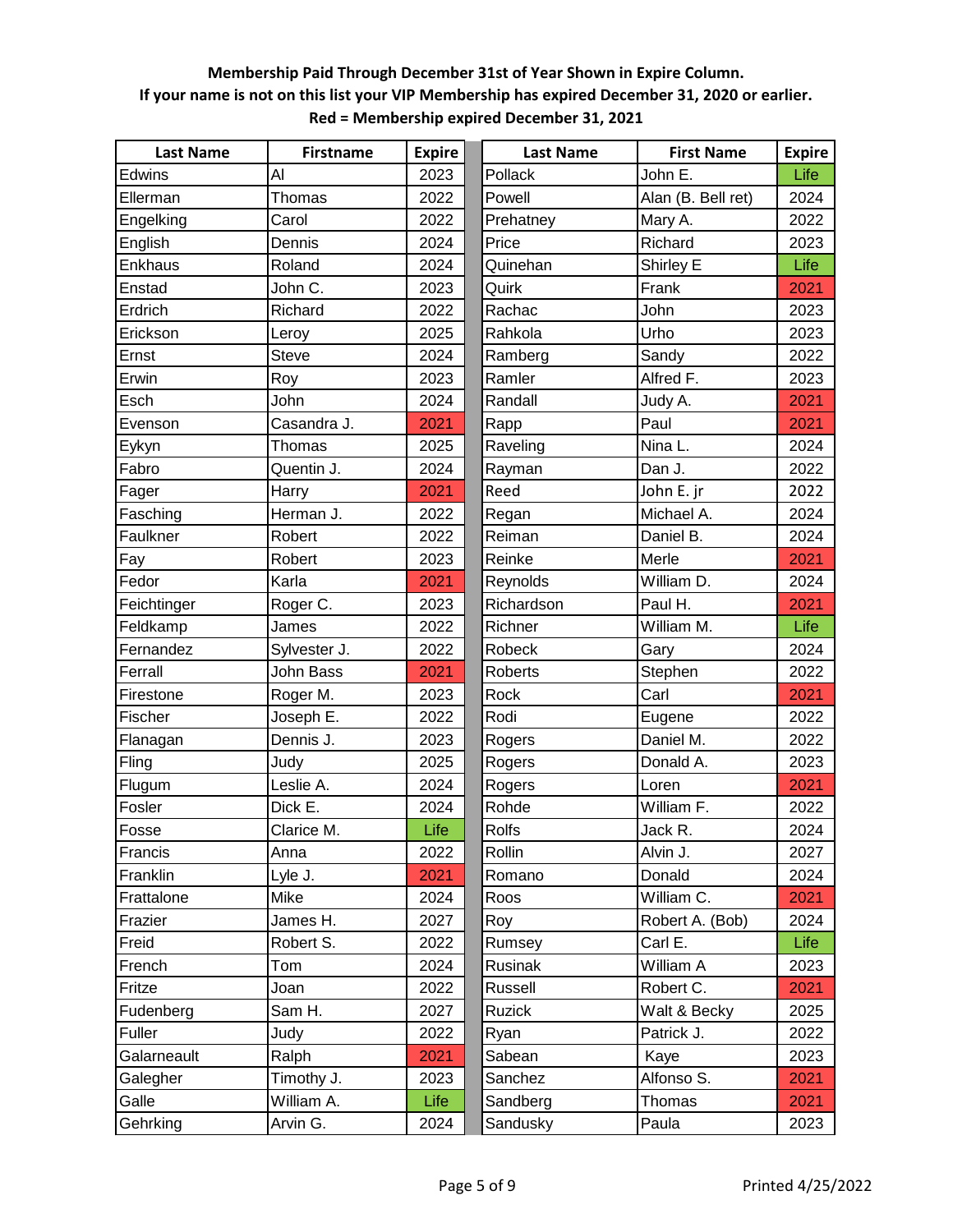| <b>Last Name</b>  | <b>Firstname</b> | <b>Expire</b> | <b>Last Name</b>  | <b>First Name</b> | <b>Expire</b> |
|-------------------|------------------|---------------|-------------------|-------------------|---------------|
| Geiger            | Wilfred D        | Life          | Sandve            | Paul L.           | 2021          |
| Gersch            | John A.          | 2024          | Sargeant          | Michael           | 2022          |
| Gieseke           | Floyd E.         | Life          | Sauer             | Fred              | 2024          |
| Gilbertson        | Lyle             | Life          | Saxerud           | Dave              | 2023          |
| Gillette          | Roger            | 2023          | Sayler            | Jim & Barb        | 2022          |
| Gilligan          | Frank D.         | 2022          | <b>Schaus</b>     | Robert L.         | 2022          |
| Goergen           | Dale J.          | 2021          | Schliesing        | Richard           | 2024          |
| Gohman            | John             | 2021          | Schmalzbauer      | Arnold R.         | 2022          |
| Goolsby           | Susan            | 2025          | Schmidt           | Arnold E.         | 2023          |
| Gountanis-Menning | Nancy G.         | 2022          | Schmidt           | Richard 'Rick'    | 2021          |
| Grandprey         | Harold           | Life          | Schmidt           | Walt              | Life          |
| Grape             | John             | 2022          | Schneider         | Dennis            | 2021          |
| Grass             | Darell           | 2024          | Scholz            | Robert M.         | 2022          |
| Greene            | Bruce E.         | 2022          | Schonebaum        | Thomas            | 2024          |
| Grendzinski       | Thomas M.        | 2024          | Schroeder         | Ronald P.         | 2022          |
| Grewenow          | <b>Bruce</b>     | 2022          | Schwab            | James L.          | 2022          |
| Griffin           | David E.         | 2023          | Schwarz           | Joseph            | Life          |
| Grimm             | Pam              | 2021          | <b>Schwarz</b>    | Philip D.         | 2024          |
| Grote             | Charles          | 2022          | Schwarzbauer      | Kevin             | 2021          |
| Grueschow         | Robert, A        | 2022          | <b>Schwitters</b> | Roland D.         | 2022          |
| Grunewald         | Wilbur, O.       | 2023          | <b>Scott</b>      | Lawrence M.       | 2021          |
| Gunter            | John M.          | 2023          | Seidl             | Louis J.          | 2027          |
| Gustafson         | Thomas L.        | Life          | Selbitschka       | Steven J. (Steve) | 2022          |
| Hagen             | Gary J           | 2024          | <b>Semmelink</b>  | Bert              | 2024          |
| Haggerty          | Clint            | 2021          | Senden            | Joseph            | 2024          |
| Hall              | Fredrick M.      | 2021          | Senechal          | David H.          | 2021          |
| Hall              | James I.         | 2023          | Seppa             | Dale              | 2024          |
| Hall              | Richard J.       | 2024          | Setterholm        | Gary              | 2023          |
| Hallberg          | Lars A.          | 2023          | Severson          | Dennis E.         | 2024          |
| Hallock           | Robert J.        | 2024          | Severson          | Richard D.        | 2023          |
| Halverson         | Carl             | 2023          | Sharer            | Joyce R.          | 2021          |
| Halvorson         | Jean             | 2024          | Shaughnessy       | James E.          | 2024          |
| Hambleton         | Glen W.          | Life          | Sheldon           | Lee D.            | 2025          |
| Hamlin            | Dawn             | 2023          | Shevik            | Dennis J.         | 2023          |
| Hammang           | Mary             | 2024          | <b>Shock</b>      | Thomas M.         | 2021          |
| Hancock           | Peter            | 2024          | Shrake            | James H.          | 2021          |
| Hanley            | Leon             | 2022          | Shutte            | Jon L.            | 2021          |
| Hanson            | Craig D.         | 2024          | Siebenand         | John F.           | 2021          |
| Hanson            | Donald J.        | 2024          | Siegfried         | Robert W.         | 2024          |
| Hanson            | Judith           | 2022          | Simon             | Andrew            | 2026          |
| Harmer            | Candace J.       | 2024          | Simon             | Jon               | 2024          |
| Harms             | <b>Beverly</b>   | 2022          | Simpson           | Randy L.          | 2024          |
| Harms             | Garyld           | 2023          | Skoog             | Jeanne C.         | 2023          |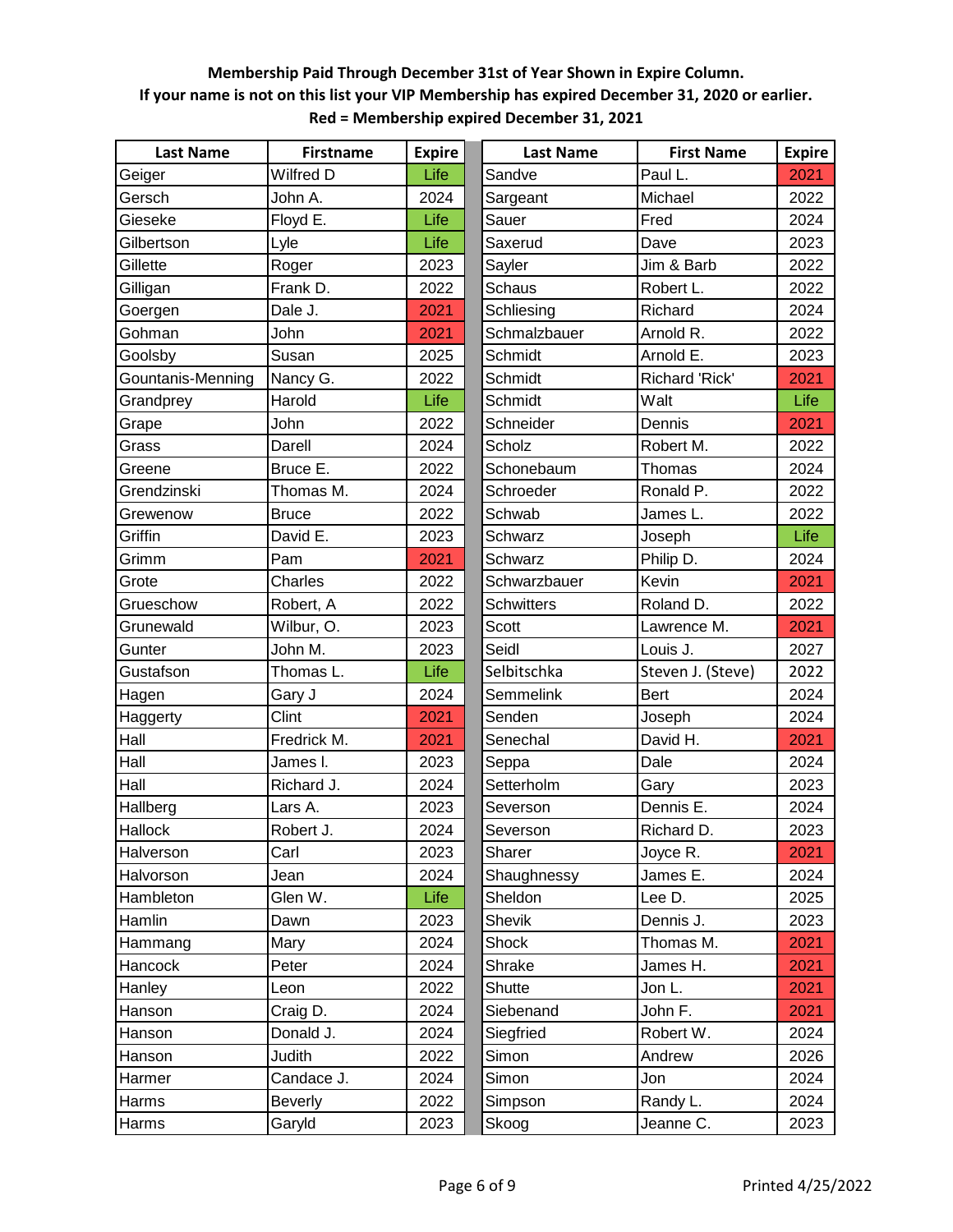| <b>Last Name</b> | <b>Firstname</b> | <b>Expire</b> | <b>Last Name</b> | <b>First Name</b> | <b>Expire</b> |
|------------------|------------------|---------------|------------------|-------------------|---------------|
| Harren           | Dennis           | 2022          | Smith            | Cameron           | 2024          |
| Harris           | Barbara C.       | 2021          | Smith            | Donald R.         | Life          |
| Hartford         | Lorraine         | Life          | Smith            | Ronald Q.         | 2022          |
| Hartman          | Rose Marie       | 2022          | Solos            | Mark A.           | 2024          |
| Hartmann         | John M.          | 2021          | Sorvari          | Keith S.          | 2025          |
| Hartshorn        | M. Patricia      | 2024          | Sowada           | James             | 2023          |
| Hashizumi        | Glenn R.         | 2024          | Spitzmueller     | Woody             | 2024          |
| Harris           | Thomas J.        | 2021          | Sprecher         | James R.          | 2023          |
| Haskamp          | Donald           | 2021          | Spring           | Eric P.           | 2023          |
| Hauck            | George           | 2022          | Sprung           | Cameron R.        | 2023          |
| Haupt            | Lary             | 2022          | Spurrier         | James A           | 2023          |
| Havran           | Gary             | 2024          | Stachour         | Dennis D.         | 2022          |
| Heckmann         | Glen             | 2024          | <b>Stafne</b>    | Gerald L.         | 2022          |
| Hedlund          | Robert P.        | 2022          | Stanull          | Gary P.           | 2023          |
| Heinonen         | Fred C.          | 2024          | Stelling         | Wayne             | 2021          |
| Herbster         | Robert R.        | 2024          | <b>Stern</b>     | Roger             | 2022          |
| Herman           | Gary D.          | 2024          | <b>Stevens</b>   | Daryl             | 2024          |
| Hickey           | John K.          | 2021          | Sticha           | Jack              | 2024          |
| Hill             | Michael J.       | 2022          | Stolee           | Allen M.          | 2022          |
| Hillman          | Gary W.          | 2024          | Stolpe           | Robert            | 2023          |
| Himmerich        | Melvin           | Life          | Strand           | Delbert           | 2024          |
| Hoaglund         | <b>Bob</b>       | 2023          | Sterner          | Jeanette          | 2021          |
| <b>Hobus</b>     | Charles E        | 2023          | <b>Strey</b>     | Walter            | Life          |
| Hoepner          | Larry A.         | 2024          | Stripsky         | Paul J.           | 2021          |
| Hoffmann         | Kevin G.         | 2024          | <b>Strobel</b>   | J Walter          | 2021          |
| Hoglund          | Marjorie A.      | 2023          | <b>Strum</b>     | Steven D.         | 2021          |
| Holland          | Neal C.          | 2022          | Suckstorff       | Dale J.           | 2024          |
| Holm             | Alan J.          | 2023          | Sullivan         | James, P          | 2022          |
| Holm             | Louie C.         | 2021          | Sund             | Robert            | 2022          |
| Honsa            | Bridget J.       | 2021          | Svendsen         | "Mike"            | 2022          |
| Honsa            | Sandie L.        | 2024          | Swanson          | Mark J.           | 2023          |
| Horn             | Barbara          | 2023          | Sweitzer         | Therese, R        | 2025          |
| Horne            | Merton A.        | 2022          | Swezey           | James             | 2021          |
| Horsted          | Burton W.        | 2021          | Sylvester        | Donna H.          | Life          |
| Houle            | Terry            | 2024          | Syverson         | Richard L.        | 2022          |
| Hove             | Paul E.          | 2024          | Taipale          | Harvey            | 2023          |
| Huber            | Nancy            | 2024          | Tarnowski        | Pat L.            | 2021          |
| <b>Huck</b>      | Mike             | 2023          | Taylor           | David A.          | 2022          |
| Huff             | Larry B          | 2024          | Teresi           | Tom P.            | 2024          |
| Huie             | Jack             | 2024          | <b>Theros</b>    | William           | 2024          |
| Hunter           | Ned L.           | 2024          | Thibideau        | Jerry A.          | 2024          |
| Hurley           | Judith           | 2024          | Thiede           | Warren A.         | 2022          |
| Hurley           | Michael W.       | 2024          | Thom             | Dennis, A.        | 2023          |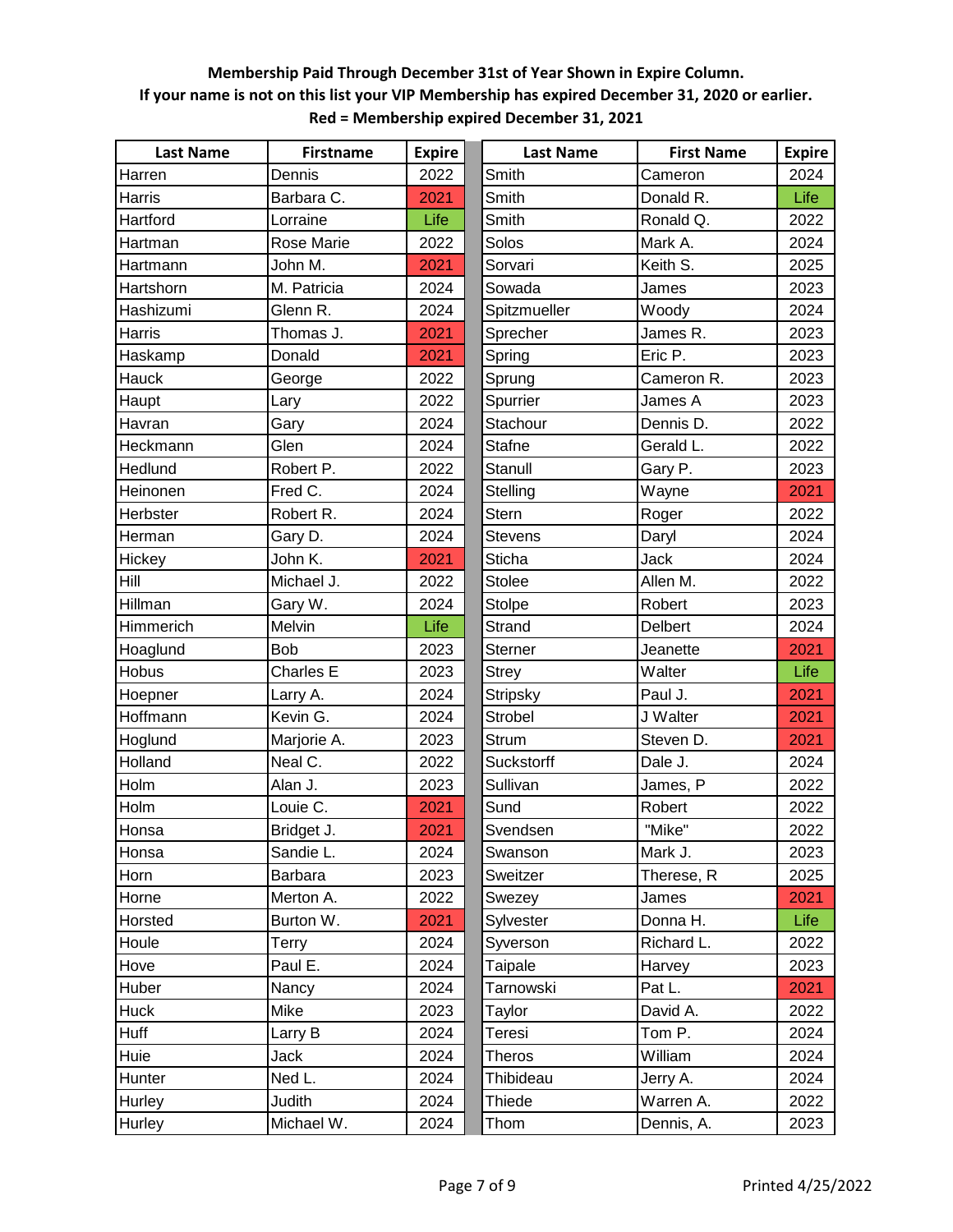| <b>Last Name</b> | <b>Firstname</b> | <b>Expire</b> | <b>Last Name</b> | <b>First Name</b> | <b>Expire</b> |
|------------------|------------------|---------------|------------------|-------------------|---------------|
| Imbery           | Royal L.         | Life          | Thomas           | AIL.              | 2024          |
| Inda             | Barbara          | 2023          | Thompson         | Paul E.           | Life          |
| Iverson          | Robert           | 2022          | Thompson         | Tenner C.         | 2024          |
| Jablonski        | Robert C.        | 2022          | Thomsen          | Walt              | 2021          |
| Jacobsen         | Donald R.        | 2022          | Tiede            | Max               | 2024          |
| Jacobsen         | Marge            | 2021          | Tietz            | Patty             | 2024          |
| Jallen           | Gale A.          | 2021          | Tillges          | Norma J           | 2029          |
| Janda            | Jodi             | 2021          | Todd             | Leland F. (Lee)   | 2021          |
| Janisch          | Marvin E.        | Life          | Torgerson        | Dale O.           | 2022          |
| Janisch          | Melvern J.       | Life          | Tracy            | Richard           | 2025          |
| Jansen           | Kathryn          | Life          | Traeger          | Laura L.          | 2024          |
| Janusz           | Kenneth L        | 2021          | <b>Trapp</b>     | Albert C.         | 2024          |
| <b>Jeffries</b>  | Donald P.        | 2022          | Travalent        | John              | 2022          |
| Jenkins          | Tony P.          | 2024          | Troini           | John J.           | 2023          |
| Jensen           | Kris H.          | 2023          | Turnquist        | Rodney D          | 2024          |
| Johnson          | Ardell           | Life          | Unke             | Willis            | 2022          |
| Johnson          | Arthur E.        | Life          | Urness           | Andy              | Life          |
| Johnson          | Carl A.          | Life          | Valle            | Edward            | 2022          |
| Johnson          | Dale S.          | 2024          | VanDeWalker      | Dean L.           | 2023          |
| Johnson          | Gary R.          | 2023          | Vath             | Mike              | 2022          |
| Johnson          | John A.          | Life          | Vettleson        | Don L             | 2024          |
| Johnson          | Mark A           | 2021          | Vihovde          | Frederick         | 2022          |
| Johnson          | Ralph            | 2024          | Vikla            | Mary              | 2022          |
| Johnson          | Timothy J.       | 2024          | Vitale           | Andrew J.         | 2022          |
| Johnson-Richards | Trudi            | 2024          | Vitko            | Jeffery J.        | 2022          |
| Johnston         | Gordon H.        | Life          | Vogt             | James J.          | 2022          |
| Jolstad          | Richard          | 2022          | Voigt            | Ralph W.          | 2022          |
| Jones            | David R.         | 2022          | Voth             | Vernon H.         | 2024          |
| Jones            | David S.         | 2024          | Vraa             | Earl              | 2024          |
| Jones            | Tom              | Life          | Wagner           | Richard J.        | 2021          |
| Jordahl          | <b>Brent</b>     | 2023          | Wandersee        | Timothy           | 2022          |
| Jubinski         | James K.         | 2022          | Warnecke         | Jim               | 2022          |
| Juneau           | Joseph           | 2022          | Warnert          | Chuck             | 2022          |
| Kaminski         | David G.         | 2024          | Wazlawik         | James E.          | 2026          |
| Kane             | Lawrence D       | 2024          | Weber            | Charles R.        | 2024          |
| Kaszynski        | Albert Z.        | Life          | Webster          | Eugene            | 2022          |
| Kelleher         | Michael F.       | 2023          | Weight           | Merle E.          | 2024          |
| Kelly            | Gary W.          | 2024          | Weingartner      | Ed                | 2022          |
| Kelly            | Michael L.       | 2021          | Weinhold         | Eldon W.          | 2022          |
| Kenney           | Faye R.          | 2021          | Welch            | William T.        | 2024          |
| Kent             | Gene             | 2023          | Wenz             | Charles F.        | Life          |
| Kenyon           | L. Dale          | Life          | Werner           | Richard J.        | 2022          |
| Kerler           | Ralph            | 2024          | Wersal           | Lonni J.          | 2023          |